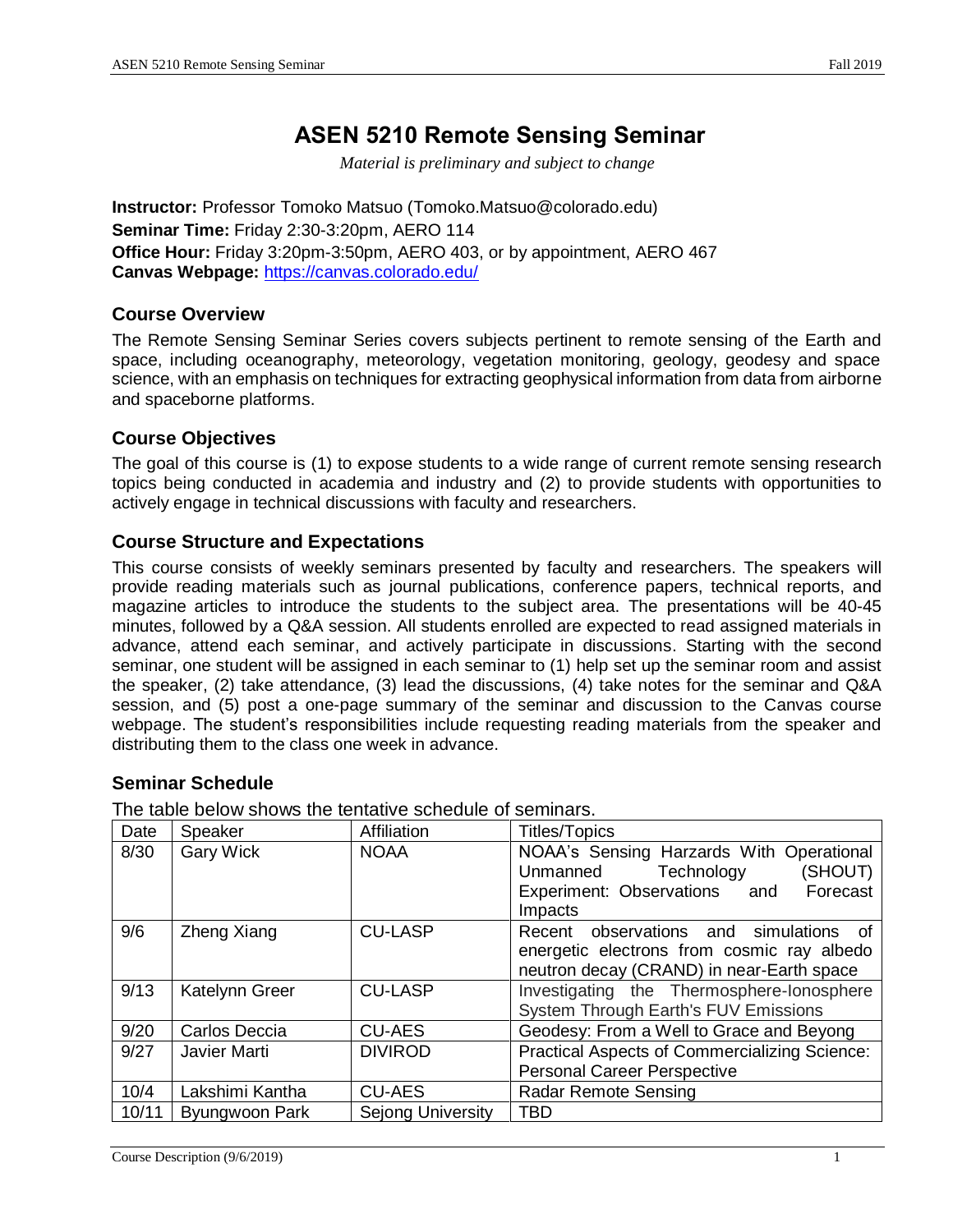|       |                             | Seoul, Korea       |                                                    |
|-------|-----------------------------|--------------------|----------------------------------------------------|
| 10/18 | <b>Christopher Williams</b> | <b>CU-AES</b>      | <b>Radar Remote Sensing</b>                        |
| 10/25 | Mark Tschudi                | <b>CU-AES</b>      | Follow That Ice! Tracking Arctic Sea Ice and       |
|       |                             |                    | <b>Related Properties</b>                          |
| 11/1  | Jeff Thayer                 | <b>CU-AES</b>      | TBD                                                |
| 11/8  | Zoltan Sternovsky           | <b>CU-AES/LASP</b> | <b>TBD</b>                                         |
| 11/15 | <b>Craig DeForest</b>       | <b>SwRI</b>        | Analyzing Images is Harder than You Think          |
| 11/22 | Raymond Kokaly              | <b>USGS</b>        | <b>Hyperspectral Remote Sensing</b>                |
|       |                             |                    | Airborne Imaging Spectroscopy                      |
| 12/6  | Jenny Yang                  | <b>CU-AES</b>      | <b>Global GPS Precise Positioning During Major</b> |
|       |                             |                    | <b>Geomagnetic Storms</b>                          |
| 12/13 | <b>No Seminar</b>           |                    | <b>Reading Day</b>                                 |

### **Course Grading**

This is a pass/fail course. The grades are based on attendance and participation, and efforts in leading assigned seminars. The passing grade is 75%.

70% Seminar attendance and participation: 70% (5% for each seminar and 14 seminars in total) 30% Leading seminars: 30%

100% Total

### **Disabilities**

If you qualify for accommodations because of a disability, please submit your accommodation letter from Disability Services to me in a timely manner so that your needs can be addressed. Disability Services determines accommodations based on documented disabilities in the academic environment. Information on requesting accommodations is located on the [Disability Services website.](http://www.colorado.edu/disabilityservices/students) Contact Disability Services at 303-492-8671 or [dsinfo@colorado.edu](mailto:dsinfo@colorado.edu) for further assistance. If you have a temporary medical condition or injury, see [Temporary Medical Conditions](http://www.colorado.edu/disabilityservices/students/temporary-medical-conditions) under the Students tab on the Disability Services website.

### **Classroom Behavior**

Students and faculty each have responsibility for maintaining an appropriate learning environment. Those who fail to adhere to such behavioral standards may be subject to discipline. Professional courtesy and sensitivity are especially important with respect to individuals and topics dealing with race, color, national origin, sex, pregnancy, age, disability, creed, religion, sexual orientation, gender identity, gender expression, veteran status, political affiliation or political philosophy. Class rosters are provided to the instructor with the student's legal name. I will gladly honor your request to address you by an alternate name or gender pronoun. Please advise me of this preference early in the semester so that I may make appropriate changes to my records. For more information, see the policies on [Classroom](http://www.colorado.edu/policies/student-classroom-and-course-related-behavior)  [Behavior](http://www.colorado.edu/policies/student-classroom-and-course-related-behavior) and the [Student Code of Conduct.](http://www.colorado.edu/osccr/)

## **Academic Honor Code**

All students enrolled in a University of Colorado Boulder course are responsible for knowing and adhering to the Honor Code. Violations of the policy may include: plagiarism, cheating, fabrication, lying, bribery, threat, unauthorized access to academic materials, clicker fraud, submitting the same or similar work in more than one course without permission from all course instructors involved, and aiding academic dishonesty. All incidents of academic misconduct will be reported to the Honor Code [\(honor@colorado.edu;](mailto:honor@colorado.edu) 303-492-5550). Students who are found responsible for violating the academic integrity policy will be subject to nonacademic sanctions from the Honor Code as well as academic sanctions from the faculty member. Additional information regarding the Honor Code academic integrity policy can be found at the [Honor Code Office website.](https://www.colorado.edu/osccr/honor-code) Violations of the Honor Code include any act of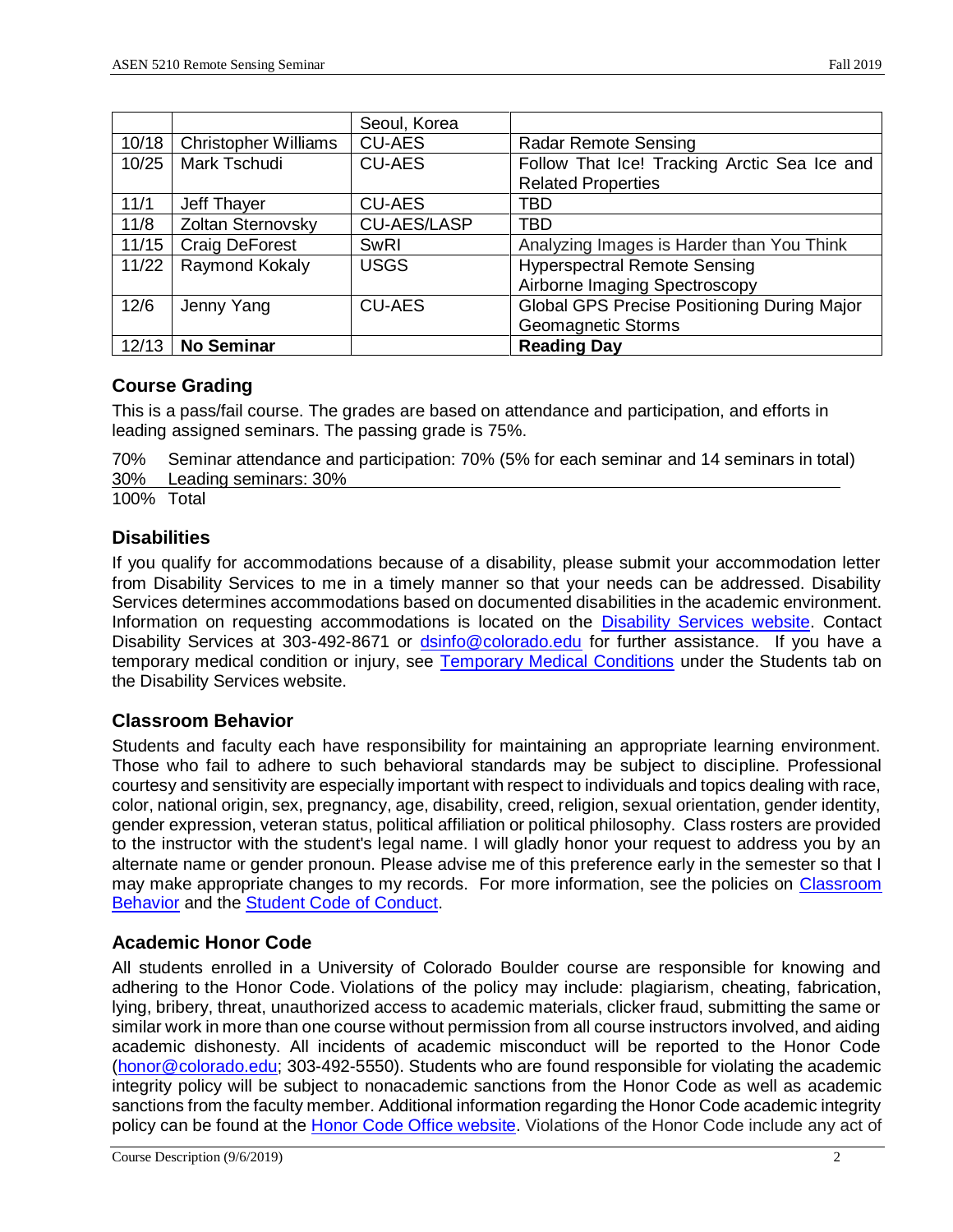**academic dishonesty** which is defined as follows. Any act in which a student gains, or attempts to gain, an unfair academic advantage over other students. These acts may include, but are not limited to:

- I. **Plagiarism:** Portrayal of another's work or ideas as one's own.
- II. **Cheating:** Using prohibited notes or study aids, allowing another party to do one's work/exam and turning in that work/exam as one's own, copying another student's course work, and collaborating on course work when prohibited.
- III. **Fabrication:** Falsification or creation of data, research, or resources, altering a graded work without the prior consent of the course instructor.
- IV. **Lying:** Deliberate falsification with the intent to deceive in written or verbal form as applied to an academic submission.
- V. **Bribery:** Providing, offering, or taking rewards in exchange for a grade, or, an assignment, or in the aid of Academic Dishonesty.
- VI. **Threat:** An attempt to intimidate a student, staff, or faculty member for the purpose of receiving an unearned grade or in an effort to prevent the reporting of an Honor Code violation, or in connection with any other form of Academic Dishonesty.
- VII. **Unauthorized Access:** Gaining unauthorized access to protected academic information including, but not limited to: CU-SIS; a faculty member's computer, files, and/or office; or secure information on an online server.
- VIII. **Clicker Fraud:** Using, or having someone else use, clicker technology fraudulently in an effort to receive academic credit.
- IX. **Resubmission:** Submitting the same or similar work for credit more than once without permission from all course instructors involved.
- X. **Aiding Academic Dishonesty:** Intentionally facilitating any act which may help a student to gain an unfair academic advantage including, but not limited to, any of the aforementioned acts.

**Any act of academic dishonesty will result in an F for this course** and will become a permanent part of the student's academic record.

### **Misconduct, Discrimination, Harassment and/or Related Retaliation**

The University of Colorado Boulder (CU Boulder) is committed to fostering a positive and welcoming learning, working, and living environment. CU Boulder will not tolerate acts of sexual misconduct (including sexual assault, exploitation, harassment, dating or domestic violence, and stalking), discrimination, and harassment by members of our community. Individuals who believe they have been subject to misconduct or retaliatory actions for reporting a concern should contact the Office of Institutional Equity and Compliance (OIEC) at 303-492-2127 or cureport@colorado.edu. Information about the OIEC, university policies, [anonymous reporting,](https://cuboulder.qualtrics.com/jfe/form/SV_0PnqVK4kkIJIZnf) and the campus resources can be found on the [OIEC website.](http://www.colorado.edu/institutionalequity/) Please know that faculty and instructors have a responsibility to inform OIEC when made aware of incidents of sexual misconduct, discrimination, harassment and/or related retaliation, to ensure that individuals impacted receive information about options for reporting and support resources.

### **Religious Holidays**

Campus policy regarding religious observances requires that faculty make every effort to reasonably and fairly deal with all students who, because of religious obligations, have conflicts with scheduled exams, assignments or required attendance. All dates for seminars are listed in the course schedule. Please review the course schedule and let me know if certain dates conflict with your religious obligations. See the [campus policy regarding religious observances](http://www.colorado.edu/policies/observance-religious-holidays-and-absences-classes-andor-exams) for full details.